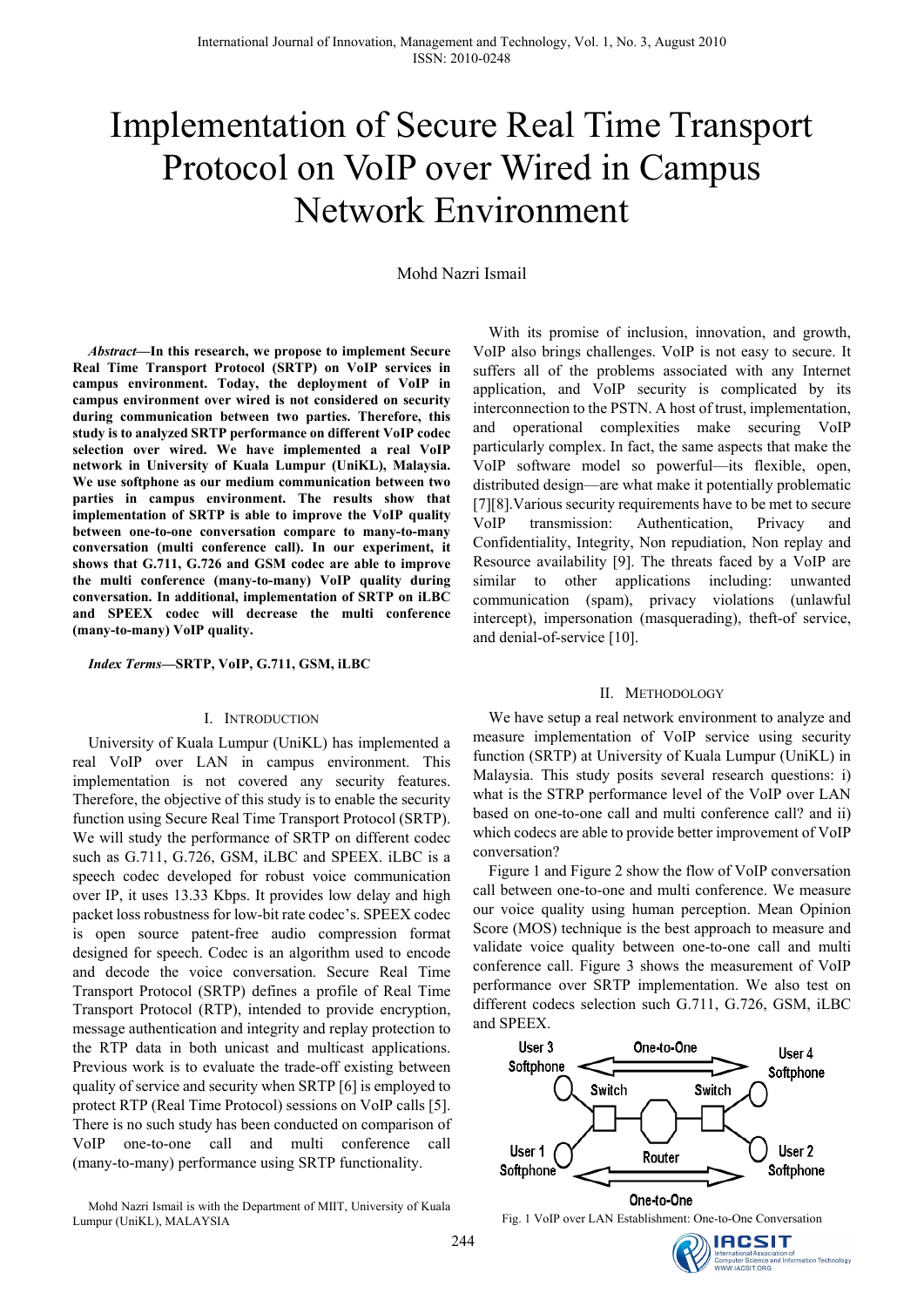

Fig. 2 VoIP over LAN Establishment: Many-to-Many (Multi Conference) Conversation



Fig. 3 Measurement and Evaluation of VoIP using SRTP Approach

## III. ANALYSIS AND RESULTS

This section measures and compares VoIP performance over SRTP function. In voice and video communication, quality usually dictates whether the experience is a good or bad one. Besides the qualitative description we hear, like 'quite good' or 'very bad', there is a numerical method of expressing voice and video quality. It is called Mean Opinion Score (MOS). MOS can be tested using: i) human perception; ii) simulation model; and iii) automated system [1] [2]. MOS gives a numerical indication of the perceived quality of the media received after being transmitted and eventually compressed using codecs. MOS is expressed in one number, from 1 to 5, 1 being the worst and 5 the best. MOS is quite subjective; as it is based figures that result from what is perceived by people during tests (refer to Table 1). We will select five different users to evaluate and rate the VoIP performance using SRTP and without SRTP functionality. When users cannot get a dial tone or there are excessive delays in ringing the other party's phone, VoIP performance is unacceptable. Call quality is a function of packet loss rate, delay, and jitter is typically represented as a MOS [3], [4].

TABLE 1 MEAN OPINION SCORE (MOS) RATINGS

| <b>Mean Opinion Score</b><br>(MOS) Ratings |                                              |  |  |  |
|--------------------------------------------|----------------------------------------------|--|--|--|
| Excellent                                  | 5 (Perfect. Like face-to-face conversation   |  |  |  |
|                                            | or radio reception)                          |  |  |  |
| Good                                       | 4 (Fair. Imperfections can be perceived, but |  |  |  |
|                                            | sound still clear. This is (supposedly) the  |  |  |  |
|                                            | range for cell phones)                       |  |  |  |
| Fair                                       | 3 (Annoying)                                 |  |  |  |

| Poor | 2 (Very annoying. Nearly impossible<br>to communicate) |
|------|--------------------------------------------------------|
| Bad  | 1 (Impossible to communicate)                          |

Figure 4 shows the configuration of codec protocol such as G.711, G.726, GSM, iLBC and SPEEX. This 3CX softphone is able to active 'Echo Cancellation' and 'SRTP'. The VoIP experiments will receive two types of modes: i) one-to-one call conversation; ii) multi conference call (many-to-many). Figure 5 shows the result of VoIP one-to-one conversation. Figure 6 shows the result of VoIP multi conference (many-to-many) call.



Fig. 4 3CX Softphone Codec and SRTP Configuration



Fig. 5 One-to-One Call Conversation Result



Fig. 6 Multi Conference Call (many-to-many) Conversation Result Most of the users agreed and rates this VoIP without SRTP will provide low quality for G.711, G.726 and GSM codecs.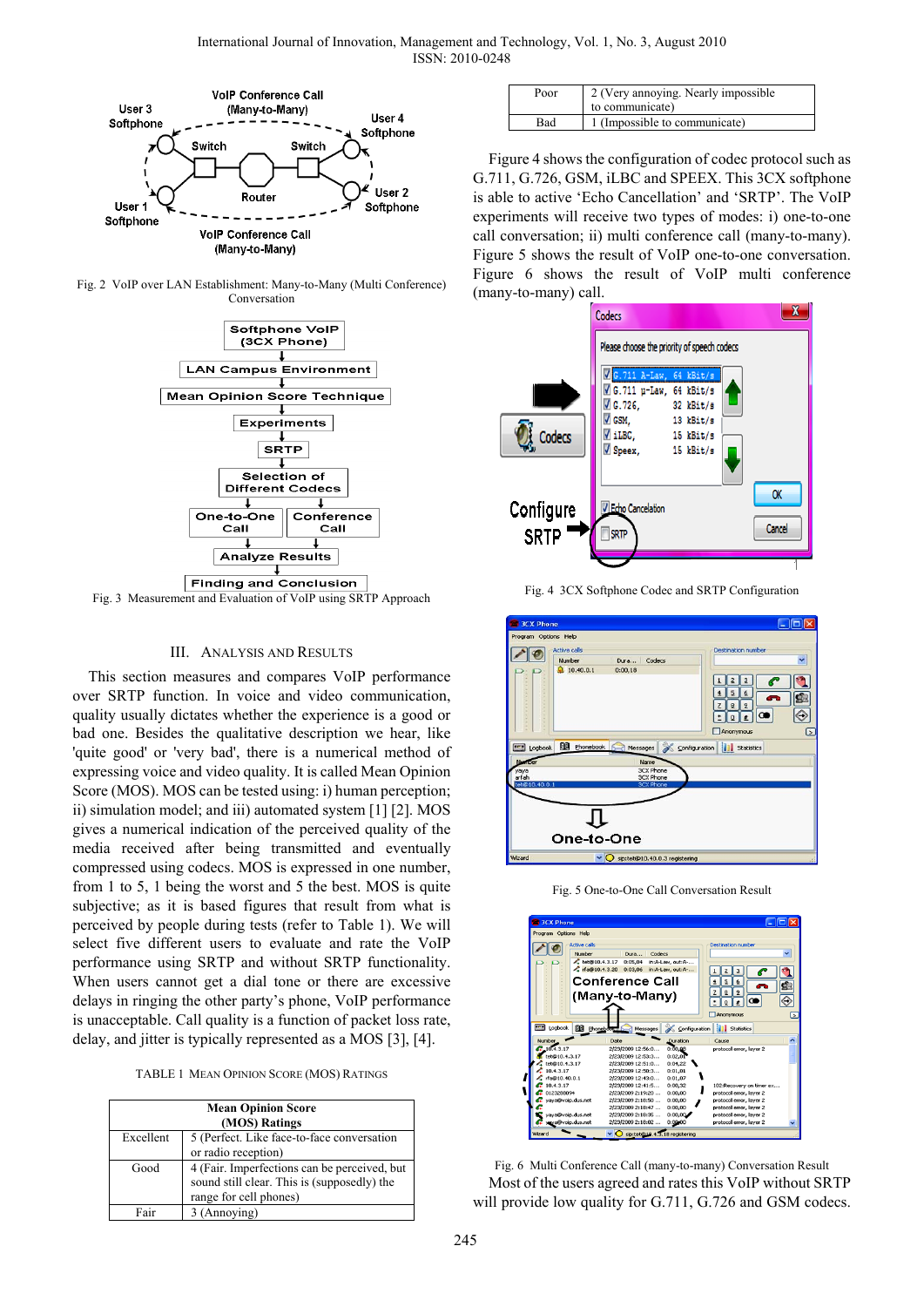Other users agreed and rates 4 to 5 ratings for iLBC and SPEEX codecs without using SRTP during multi conference conversation (refer to Table 2 and Figure 7). After implemented SRTP on VoIP during multi conference session occurs, it shows some improvement on VoIP quality performance and at the same time able to provide element of security (refer to Table 3 and Figure 8).

TABLE 2 MULTI CONFERENCE WITHOUT SRTP

| User         | User | User | User | User | User |
|--------------|------|------|------|------|------|
| Codec        |      |      |      |      |      |
|              |      |      |      |      |      |
| G.711        |      |      |      |      |      |
| G.726        |      |      |      |      |      |
| <b>GSM</b>   |      |      |      |      |      |
| iLBC         |      |      |      |      |      |
| <b>SPEEX</b> |      |      |      |      |      |



Fig. 7 Users Rate VoIP for Multi Conference Call Without SRTP

| TABLE 3 MULTI CONFERENCE WITH SRTP |  |
|------------------------------------|--|
|                                    |  |

| $\setminus$ User<br>Codec | User | User | Use<br>r <sub>3</sub> | Use<br>$r\overline{4}$ | Use<br>r <sub>5</sub> |
|---------------------------|------|------|-----------------------|------------------------|-----------------------|
| G.711                     |      |      |                       |                        |                       |
| G.726                     |      |      |                       | 2                      |                       |
| <b>GSM</b>                |      |      |                       | 2                      |                       |
| <b>iLBC</b>               |      |      |                       |                        |                       |
| <b>SPEEX</b>              |      |      |                       |                        |                       |



Fig. 8 Users Rate VoIP for Multi Conference Call With SRTP

Most of the users agreed and rates this VoIP one-to-one

call without SRTP will also provide low quality for G.711, G.726 and GSM codecs. Other users agreed and rates 3 and 5 ratings for iLBC and SPEEX codecs without using SRTP during one-to-one call (refer to Table 4 and Figure 9). After implemented SRTP on VoIP during one-to-one session occurs, it shows significant improvement on VoIP quality performance (refer to Table 5 and Figure 10).

TABLE 4 ONE-TO-ONE CALL WITHOUT SRTP

| <b>Vser</b><br>Codec | Use<br>r 1 | Use<br>r <sub>2</sub> | Use<br>r <sub>3</sub> | Use<br>r <sub>4</sub> | Use<br>r <sub>5</sub> |
|----------------------|------------|-----------------------|-----------------------|-----------------------|-----------------------|
|                      |            |                       |                       |                       |                       |
| G.711                | 2          | 2                     |                       |                       |                       |
| G.726                |            | 2                     |                       |                       | 2                     |
| <b>GSM</b>           | 2          | 2                     |                       |                       | 2                     |
| <b>iLBC</b>          | 3          | 3                     |                       |                       |                       |
| <b>SPEE</b>          | 5          |                       |                       |                       |                       |
| X                    |            |                       |                       |                       |                       |



Fig. 9 Users Rate VoIP for One-to-One Call without SRTP

| TABLE 5 ONE-TO-ONE CALL WITH SRTP |      |      |      |      |      |  |
|-----------------------------------|------|------|------|------|------|--|
| <b>Vser</b>                       | User | User | User | User | User |  |
| Codec                             |      |      |      |      |      |  |
|                                   |      |      |      |      |      |  |
| G.711                             |      |      |      |      |      |  |
| G.726                             |      |      |      |      |      |  |
| <b>GSM</b>                        |      |      |      |      |      |  |
| <b>iLBC</b>                       |      |      |      |      |      |  |
| <b>SPEEX</b>                      |      |      |      |      |      |  |



Figure 11 and Figure 12 show the average MOS score for VoIP conversation over one-to-one call and multi conference call (many-to-many), respectively.